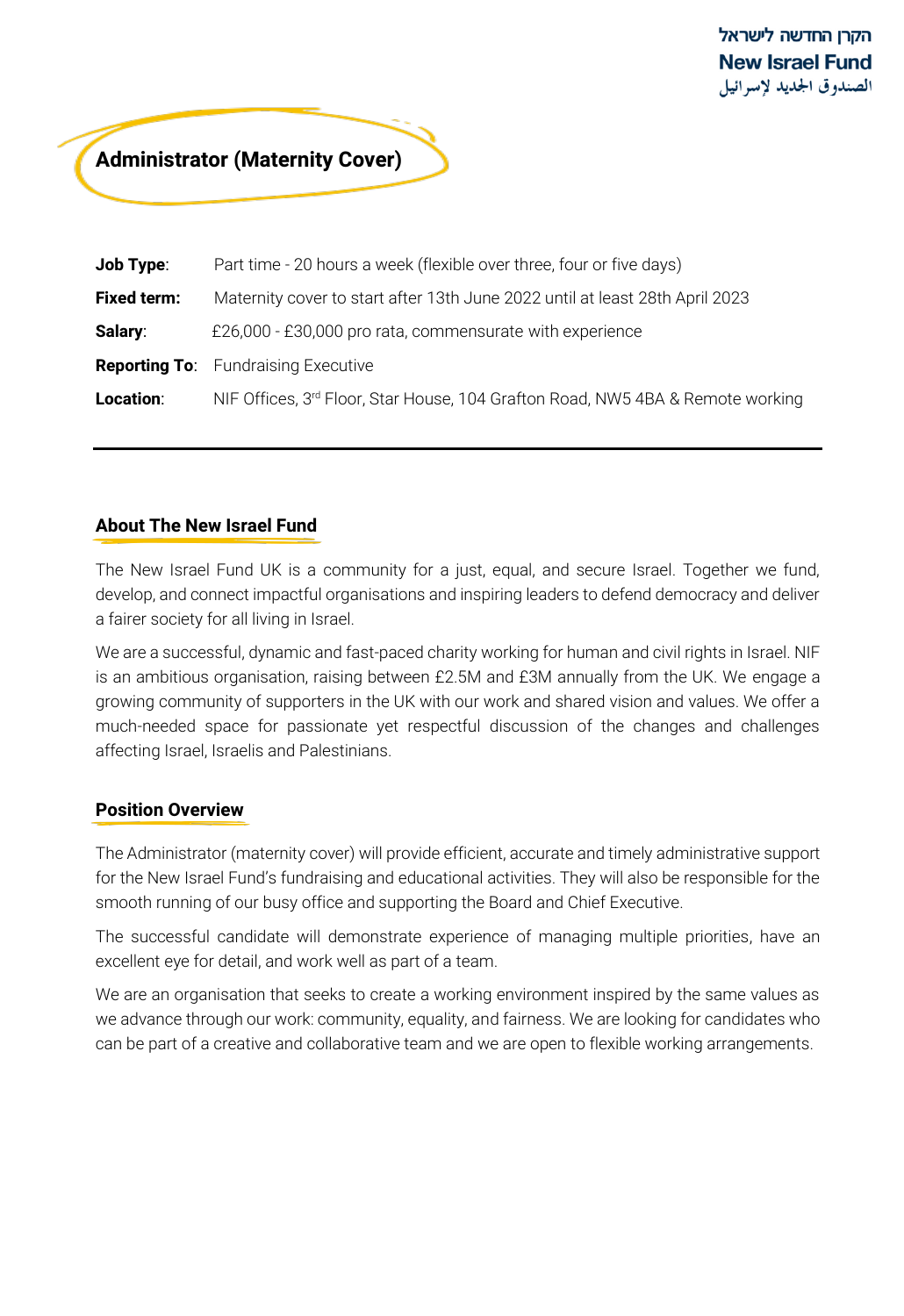## **Job Description**

#### **Main Tasks:**

#### **1) Fundraising Administration**:

- Managing the fundraising team's CRM system
- Supporting the Fundraising Executive in processing income
- Assisting in preparing and sending mailings to supporters
- Producing fundraising reports

### **2) Events Administration**:

- Contributing to event organisation and logistics
- Assisting the programming team in updating event registrations on our CRM system
- Providing administrative support for our annual fundraising dinner and awards ceremony. This is a primary focus of the role for the period surrounding the event which takes place this year on Sunday 6<sup>th</sup> November.

#### **3) Office Management**:

- Ensure smooth running of the office
- Managing suppliers
- Handling general enquiries

#### **4) Board and Chief Executive Support:**

- Helping to arrange and support board and committee meetings
- Being available to take minutes (including evenings or via recordings of online meetings)
- Providing administrative support to the Chief Executive